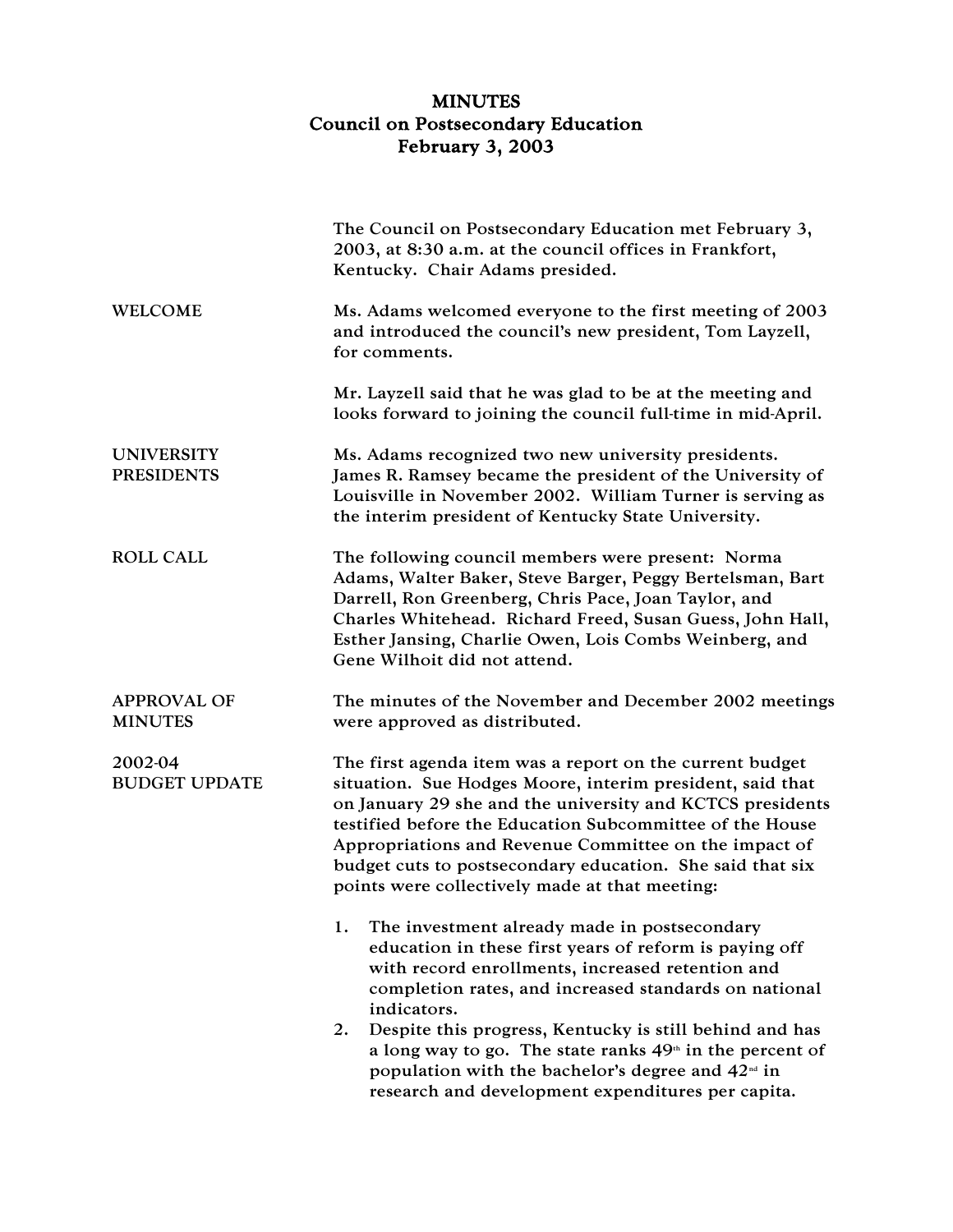- 3. The state is using the resources it has more efficiently – cooperation has increased among the institutions, cost saving measures have been put in place on campuses, academic programs have been closed.
- 4. Despite the increases in postsecondary education funding, Kentucky's institutions lag behind their benchmark institutions in other states.
- 5. Budget cuts of this magnitude will result in tuition increases, frozen positions, loss of faculty, and larger classes. The cuts will be felt in all corners of Kentucky because postsecondary education prepares the workforce for the  $21<sup>st</sup>$  century.
- 6. Cuts to postsecondary education will hurt all sectors of education since the institutions prepare the early childhood and adult educators and train and provide development of elementary and secondary teachers. The reverse is also true  $-$  budget cuts to the other sectors of education will harm postsecondary education.

Sherron Jackson, council interim vice president for finance, discussed the activities of the council staff and the institutions in response to requests from the state budget director and the Legislative Research Commission about various budget reductions in FY 03 and FY 04. The governor on December 12 issued an executive order asking state government agencies to further restrain their expenditure activities to assist the administration in creating additional savings that could be applied to any budget deficits in the current fiscal year. The executive order did not necessarily apply to the institutions but, in the spirit of cooperation, the presidents agreed to implement, where possible, cost saving measures on their campuses. A summary of these actions was included in the agenda book.

Dennis Taulbee, council associate vice president for information, technology, and operations, said that the council staff reserved 3 percent in agency operations and in the Kentucky Virtual University in anticipation of a budget cut. If the cut of 2.6 percent is implemented by the administration and the General Assembly, the agency will be in good shape. He said that the difficulty is with the pass-through programs – programs that receive funding through the council. If cuts are taken, they will occur in the fourth quarter allotment of the current fiscal year. Mr. Taulbee said that he is hopeful that the program administrators of the pass-through programs have taken steps to adjust their expenditures in anticipation of a cut.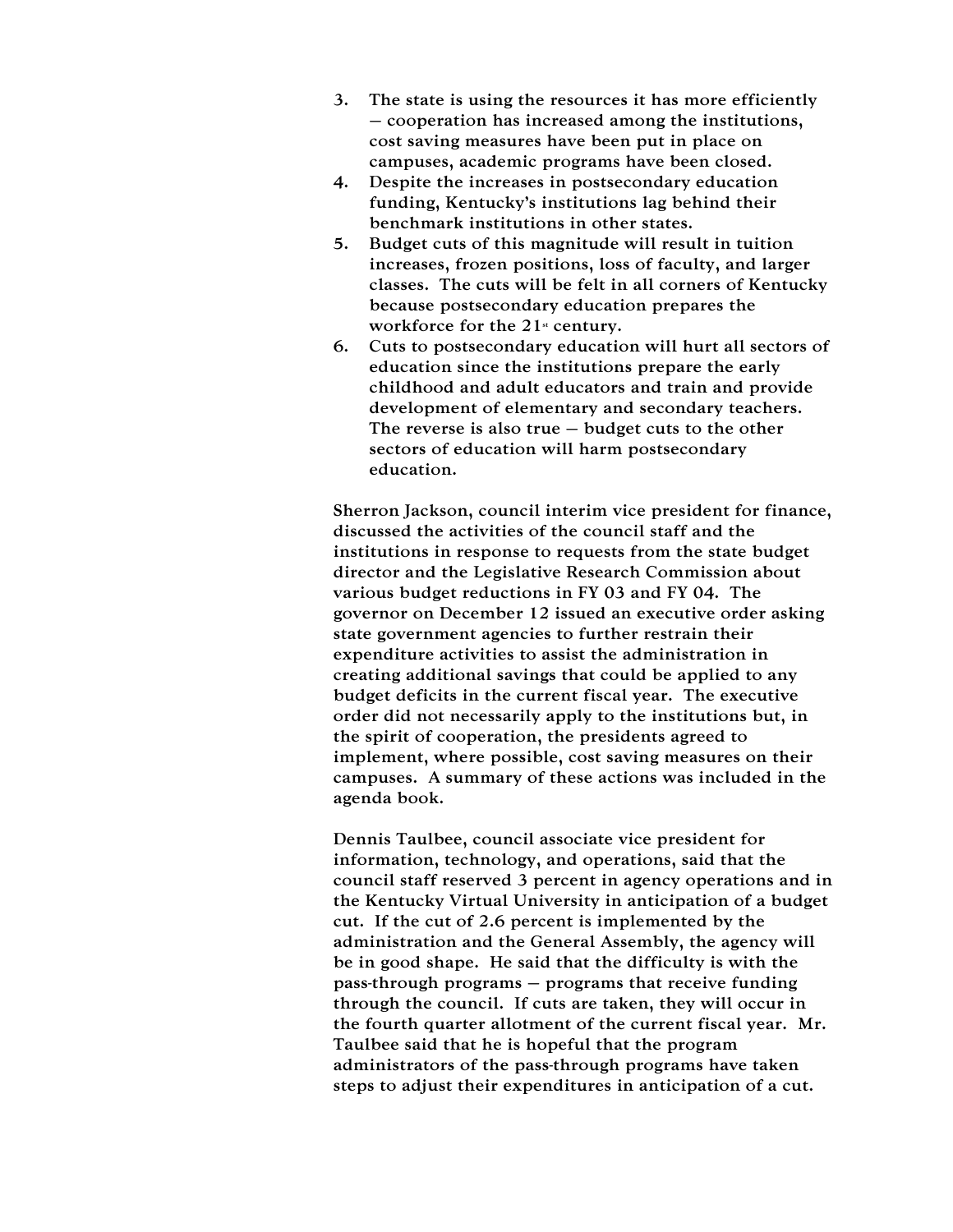Mr. Greenberg said that if the institutions must impose cuts this year or next, the presidents should make sure that lowincome students continue to have access to college, that students have the courses needed to graduate, and that universities continue to expand their research capacities.

Ms. Adams said that the council members have a great deal of confidence in the presidents and the budget directors of the institutions, and they should work together to ensure that any cuts do as little damage as possible to the total system of postsecondary education in Kentucky. She said that the council is most concerned about access for students, need-based scholarships, enrollment and retention, and research. She said the council also recognizes that if any part of education suffers – from early childhood development through adult education and family literacy – that all parts of education will suffer.

Ms. Bertelsman stressed the need for systemwide enrollment increases rather than increases for individual institutions. She encouraged the institutions to be creative to accomplish this without diminishing quality.

Mr. Layzell said that in these times of limited resources it is important to continue to advocate to eliminate or mitigate reductions so they may not be as severe as expected and, at the same time, continue to press vigorously for full and continued funding of the postsecondary reform movement. It is imperative to continue to make progress toward the objectives of House Bill 1 even if it is only slight progress.

Morehead State University President Ron Eaglin thanked the council for the confidence placed in the presidents. He said that giving the institutions flexibility in how they might approach the budget cuts would result in the system going forward in a positive direction.

PARTNERS FOR KENTUCKY'S FUTURE Ms. Adams said that the council has joined with a group of education leaders to push for continuation of reform at all levels of education in Kentucky. This group, called the Partners for Kentucky's Future, held a press conference January 22 to formally adopt a resolution asserting the goals of the group and to state publicly that they are united behind reform efforts at all levels. Ms. Adams had signed the resolution on behalf of the council.

> MOTION: Ms. Adams moved that the council confirm her signing the resolution on behalf of the council. Mr. Barger seconded the motion.

VOTE: The motion passed.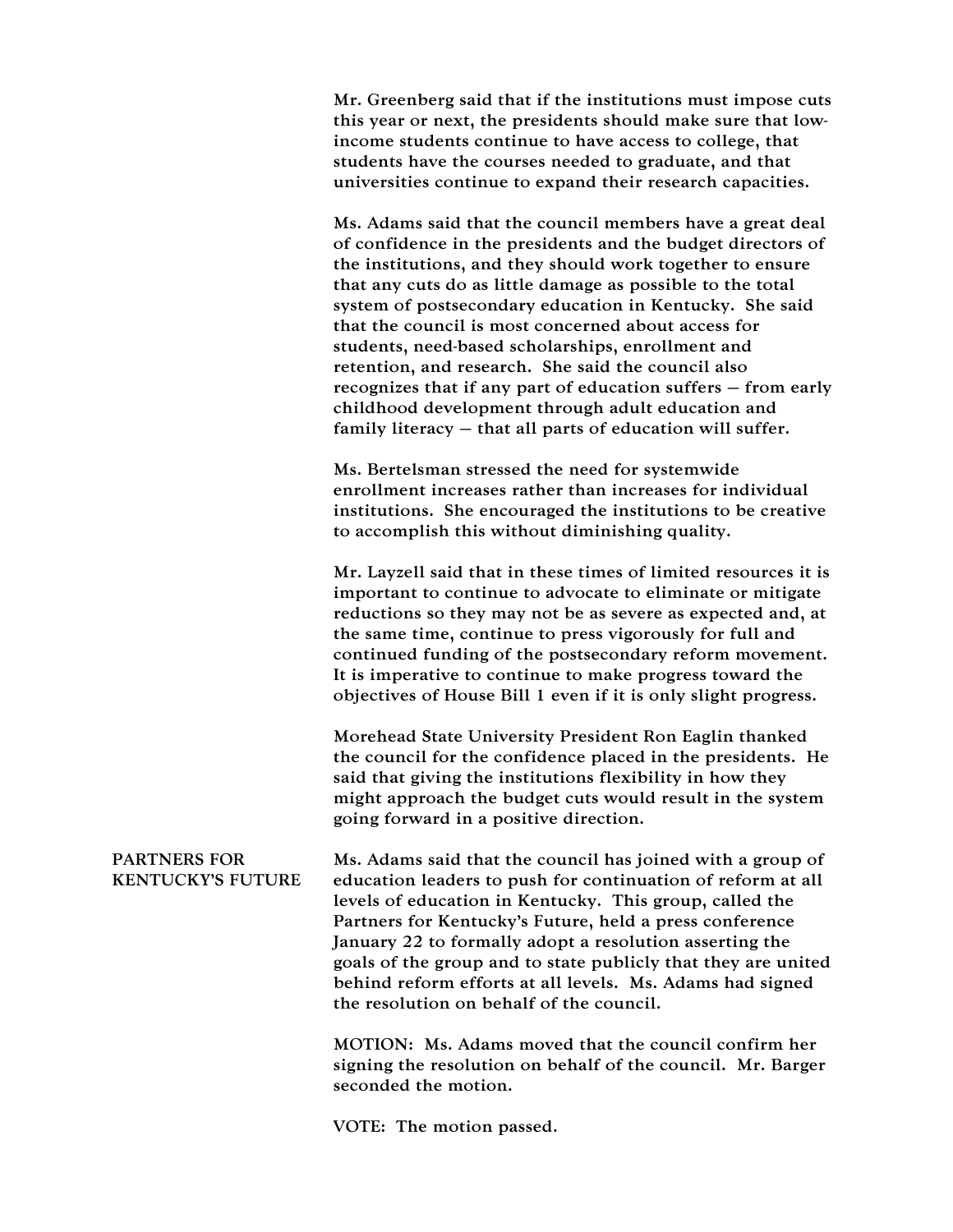|                                         | Ms. Bertelsman, as chair of the P-16 Council, will send a<br>letter to the members of the Kentucky General Assembly<br>urging them to think P-16, to not cut one segment of<br>education in favor of another because ultimately all will<br>suffer.                                                                                                                                                                                                                                                                                                                                                                                                                                                                                                                                                                                     |
|-----------------------------------------|-----------------------------------------------------------------------------------------------------------------------------------------------------------------------------------------------------------------------------------------------------------------------------------------------------------------------------------------------------------------------------------------------------------------------------------------------------------------------------------------------------------------------------------------------------------------------------------------------------------------------------------------------------------------------------------------------------------------------------------------------------------------------------------------------------------------------------------------|
| DEVELOPMENT OF<br><b>2004-06 BUDGET</b> | The process for developing the budget for the 2004-06<br>biennium was discussed. Revisions to the 2002-04 Points of<br>Consensus document began in August with discussions with<br>the presidents, chief budget officers, and chief academic<br>officers. The document has been revised slightly and the<br>final document was included in the agenda book. A new<br>clarifying statement is included in the capital budget<br>section that acknowledges the intent that the council and<br>the institutions will work together to identify ways to<br>maximize institutional authority to issue debt supported by<br>agency funds. A small work group has been appointed to<br>pursue this issue. The calendar outlining the process and<br>timetable for developing the 2004-06 recommendations<br>also was included the agenda book. |
|                                         | MOTION: Mr. Barger moved that the council adopt the<br>points of consensus document. Ms. Taylor seconded the<br>motion.                                                                                                                                                                                                                                                                                                                                                                                                                                                                                                                                                                                                                                                                                                                 |
|                                         | VOTE: The motion passed.                                                                                                                                                                                                                                                                                                                                                                                                                                                                                                                                                                                                                                                                                                                                                                                                                |
| <b>TRUST FUND</b><br><b>REPORTS</b>     | House Bill 1 established investment and incentive trust<br>funds to advance the goals of reform. The council<br>developed programs supported by these funds with<br>matching dollars from the institutions. These programs,<br>though only a small percentage of postsecondary funding,<br>have had a dramatic impact on the direction of<br>institutional work and Kentucky's progress in addressing<br>the council's five questions of reform.                                                                                                                                                                                                                                                                                                                                                                                        |
|                                         | Jim Applegate, the council's vice president for academic<br>affairs, said that the council has an ongoing responsibility<br>to ensure effective institutional use of these funds. For the<br>first time, the trust fund reports are presented collectively,<br>integrating program outcomes and finances. Reports were<br>offered on the following programs:                                                                                                                                                                                                                                                                                                                                                                                                                                                                            |
|                                         | 1. Research Challenge and Regional University Excellence<br>Trust Fund - Endowment Match Programs<br>2. Research Challenge Trust Fund<br>3. Regional University Excellence Trust Fund - Programs<br>of Distinction<br>4. Regional University Excellence Trust Fund - Action<br><b>Agenda Programs</b>                                                                                                                                                                                                                                                                                                                                                                                                                                                                                                                                   |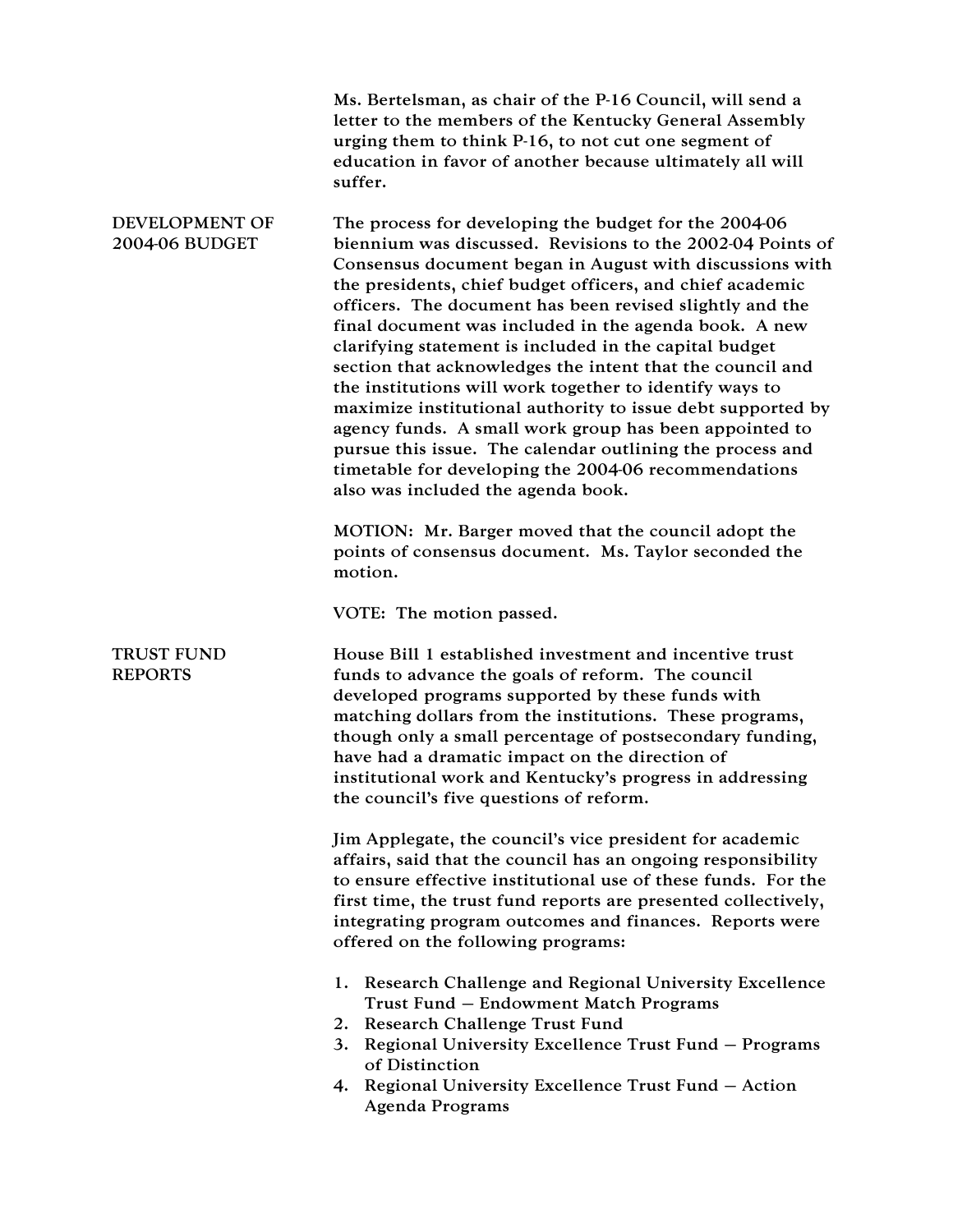- 5. Technology Trust Fund Faculty Development Programs
- 6. Workforce Development Trust Fund Workforce Development/Training Program

Dr. Applegate said that the council staff's review of institutional annual and biennial reports show the trust fund programs are, on the whole, addressing the five questions of reform. The programs are attracting top faculty into the state, creating high-quality research and teaching programs, increasing student enrollment and retention, providing workforce training, supporting teacher quality, and providing faculty development programs that help faculty do a better job of supporting reform.

Dr. Applegate said that the review raised some areas of concern, and the council staff will continue to work with the institutions on these issues. For example, several programs include participation of underrepresented groups of faculty and students in particular areas. These programs have been put in place but the results to date have not been dramatic, so the staff will work with the institutions to ensure that the programs create a more diverse faculty and student body.

A second concern is that some programs show a significant amount of carry forward funds. Dr. Applegate explained that some programs are new and were not fully developed by the end of the reporting period (June 30, 2002). Thus, a carry forward would be expected. He said that since June the bulk of these funds have been spent or are obligated to ongoing programs. The council staff will continue to work with the institutions to specifically identify the sources of carry forward funds and their plans for using the carry forward funds in FY 2002-03.

Ms. Bertelsman thanked the institutions and the council staff for improved reporting. She asked that future reports include information on collaboration between institutions and the KYVU and the statewide application of programs of distinction.

Mr. Greenberg asked for a report on the credibility of the Endowment Match Program to avoid future negative comments about reporting from the State Auditor's Office. He asked if there is a need for the council members to assist in the collection of outstanding pledges to the institutions for the Endowment Match Programs. He also asked the staff to report on national recognition of the programs of distinction.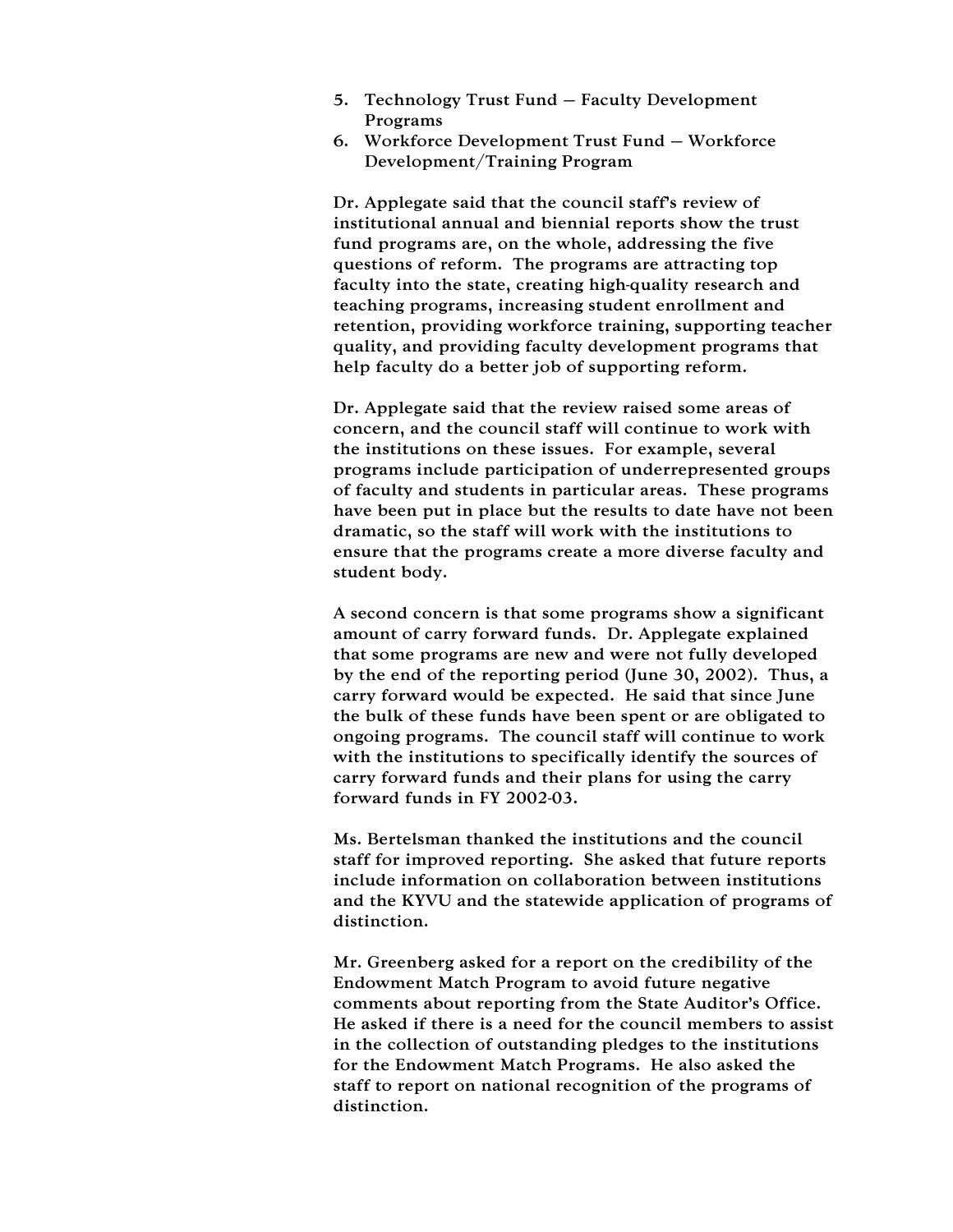| <b>INSTITUTE FOR</b><br><b>EFFECTIVE</b><br><b>GOVERNANCE</b> | Dr. Moore reported that the Institute for Effective<br>Governance will hold its first spring seminar May 19 and<br>20 in Lexington. The topic is improving board/president<br>relationships, including presidential evaluation and<br>compensation. All governing board members, presidents,<br>and council members should attend.                                                                                                                                                                                                                                                     |
|---------------------------------------------------------------|----------------------------------------------------------------------------------------------------------------------------------------------------------------------------------------------------------------------------------------------------------------------------------------------------------------------------------------------------------------------------------------------------------------------------------------------------------------------------------------------------------------------------------------------------------------------------------------|
| <b>LEGISLATIVE UPDATE</b>                                     | Information was distributed pertaining to legislation<br>introduced in the 2003 General Assembly affecting<br>postsecondary education.                                                                                                                                                                                                                                                                                                                                                                                                                                                 |
| P-16 COUNCIL<br><b>REPORT</b>                                 | Dianne Bazell, council senior associate for academic affairs,<br>gave a report on activities of the P-16 Council. At its<br>December meeting, it reviewed a draft vision statement,<br>action agenda, goals, and objectives and began a discussion<br>of indicators to measure progress in achieving objectives.<br>The group heard a first-year report on the research phase of<br>the American Diploma Project. Kentucky is one of five<br>states participating in this national project designed to<br>define high school work that prepares students for work or<br>college.       |
|                                                               | In other P-16 Council developments, the Kentucky<br>Department of Education approved the Kentucky Virtual<br>University for its list of providers of supplemental services<br>to schools designated as Title I improvement schools in<br>accordance with the federal No Child Left Behind Act of<br>2001. Improvement schools are low-achieving schools in<br>which all students are permitted to transfer to other<br>schools, and low-income students are given access to<br>supplemental academic services.                                                                         |
|                                                               | More than 1,700 seventh-grade students attended the fall<br>GEAR UP Kentucky expos at the University of Louisville<br>and the University of Kentucky. These events encourage<br>low-income middle school students to plan for college.                                                                                                                                                                                                                                                                                                                                                 |
|                                                               | Dr. Bazell said that Kentucky is one of five states selected to<br>participate in a research project sponsored by The<br>Education Trust to examine course-taking patterns of<br>middle and high school students to determine the effect of<br>college preparatory courses, especially mathematics, on<br>college placement, as well as the effect of college-level<br>remediation on retention and graduation rates. It also is<br>conducting a study of student "flow" patterns and the links<br>between teacher preparation and student achievement in<br>selected rural districts. |
|                                                               | Ms. Adams said that the P-16 Council has been an<br>unqualified success with a yew small expenditure of                                                                                                                                                                                                                                                                                                                                                                                                                                                                                |

unqualified success with a very small expenditure of money. A great deal of the initiative has been through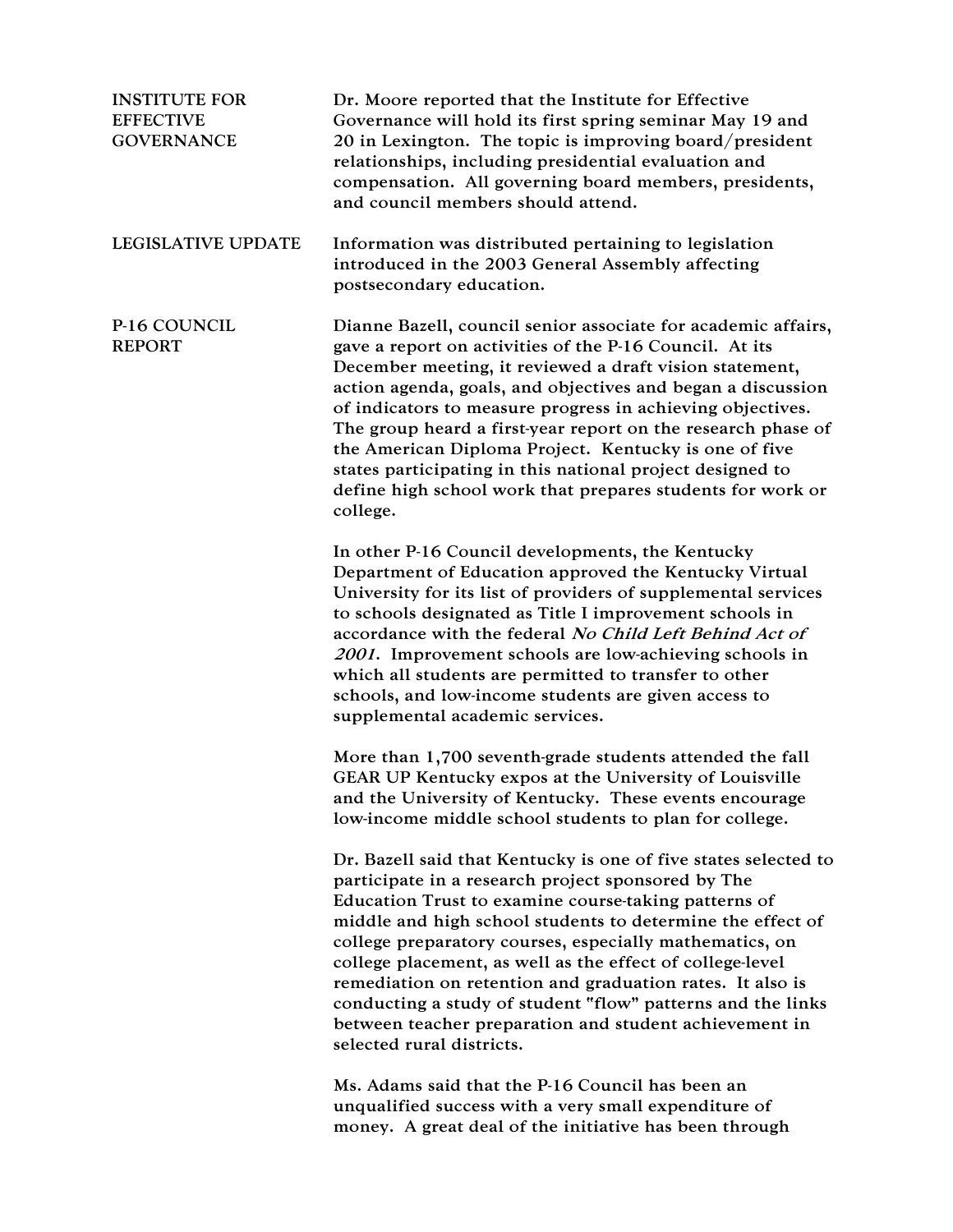|                                                                        | volunteer work at the state and the local level through the<br>development of local P-16 councils.                                                                                                                                                                                                                                                                                                                                                                                                                                                                                                                                                          |
|------------------------------------------------------------------------|-------------------------------------------------------------------------------------------------------------------------------------------------------------------------------------------------------------------------------------------------------------------------------------------------------------------------------------------------------------------------------------------------------------------------------------------------------------------------------------------------------------------------------------------------------------------------------------------------------------------------------------------------------------|
| ENROLLMENT,<br>RETENTION, AND<br><b>TRANSFER</b><br><b>INFORMATION</b> | Sherri Noxel, council senior associate for information,<br>announced official fall 2002 enrollment figures. There are<br>36,336 more students enrolled at Kentucky's public and<br>independent colleges and universities than there were in<br>1998, an increase of almost 20 percent. That brings<br>Kentucky's enrollment to a record 221,182 students. The<br>Kentucky Community and Technical College System<br>showed the largest increase since 1998 with 22,283 more<br>students, an increase of almost 49 percent.                                                                                                                                  |
|                                                                        | In addition to enrollment, official figures for student<br>retention and transfer were announced:                                                                                                                                                                                                                                                                                                                                                                                                                                                                                                                                                           |
|                                                                        | The percentage of GED completers enrolling in<br>postsecondary education rose between 2001 and<br>2002. Among 1999-2000 GED completers, 17.8<br>percent enrolled in a Kentucky college or university<br>within two years, up from the 16.5 percent college-<br>going rate among 1998-1999 GED completers.<br>Between 2001 and 2002, the retention rate among<br>$\bullet$<br>the public colleges and universities rose from 65.9<br>percent to 68.3 percent.<br>The number of students transferring from a<br>٠<br>community or technical college to a university<br>increased in 2002 to 2,877, an increase of 5.3<br>percent.                             |
| <b>KEY INDICATORS</b>                                                  | Christina Whitfield, council associate for research and<br>information, said that updated results for the council's key<br>indicators show that the state continues to make significant<br>progress toward reform. She provided information on<br>seven indicators under Questions 1, 2, and 3.                                                                                                                                                                                                                                                                                                                                                             |
|                                                                        | Indicator 1.5 (number of college-level courses per<br>٠<br>1,000 juniors and seniors): The system exceeded the<br>2002 goal. In 2001-02 there were 220 students<br>enrolled in college-level work per 1,000 juniors and<br>seniors.<br>Indicator 2.1 (undergraduate enrollment):<br>Undergraduate enrollment continued to increase at<br>the statewide level, rising nearly 5 percent to<br>193,638 students in fall 2002. Seven institutions<br>(Morehead, Murray, Northern, UK, Western, KCTCS,<br>and Lexington Community College) exceeded their<br>2002 enrollment goals. Although the University of<br>Louisville's goal is to decrease undergraduate |

enrollment, its enrollment levels also increased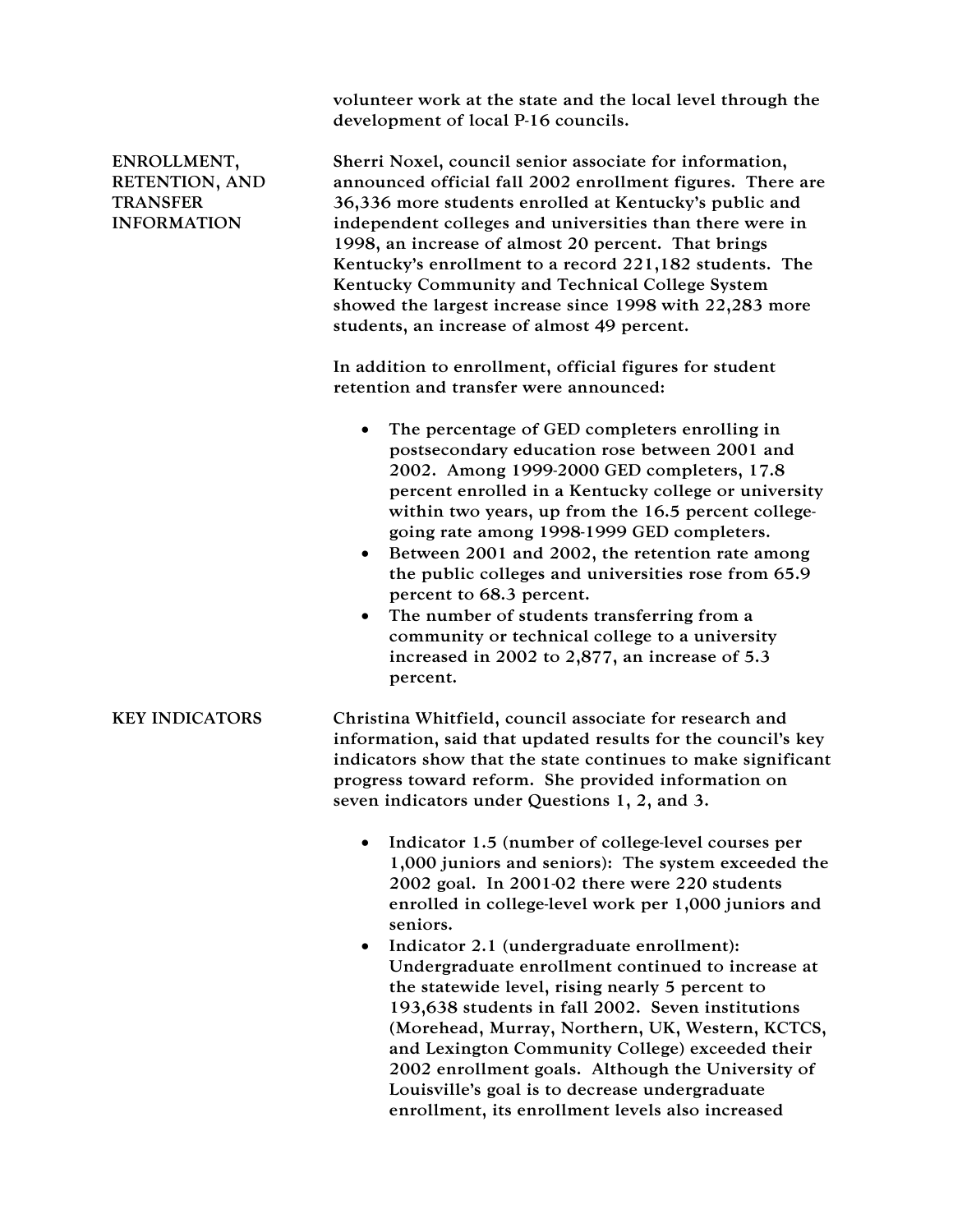slightly. The state exceeded not only the 2002 goal but the 2003 goal as well.

- Indicator 2.2 (graduate and first-professional enrollment): The graduate and first-professional enrollment rose 6.5 percent at the system level to 23,127 students, exceeding the 2004 goal. Five universities exceeded their 2002 goals – EKU, NKU, UK, UofL, and WKU.
- Indicator 2.9 (college-going rate of GED completers within two years): The college-going rate rose from 16.5 percent in 2001 to 17.8 percent in 2002. The goal for 2002 was 15 percent so the system is well over its goal for this indicator.
- Indicator 3.1 (one-year retention rates of first-time freshmen): In fall 2001, the retention rate for the entire system was 65.9 percent. The fall 2002 rate has improved to 68.3 percent. Five institutions exceeded their goals for 2002 – NKU, UK, UofL, WKU, and KCTCS. The retention numbers are based on the new definition of retention adopted by the council in March 2002 – any student who enrolls in her native institution the following fall, transfers to another Kentucky institution, or graduates is considered retained.
- Indicator 3.3 (community and technical college transfers): There are two goals for this indicator. The first goal is for the KCTCS and LCC to increase the number of students that transfer out to any fouryear institution in Kentucky, public or private. The number of students transferring from both institutions increased in fall 2002 to 2,877 students. LCC exceeded its goal for 2002. The second goal is for the universities to increase the number of community and technical college students they accept in as transfer students. This number rose significantly to succeed 2000 goals at two institutions – UofL and WKU. Numbers for KSU and UK went down slightly between 2001 and 2002 but in both cases remained above their 2002 goals.
- Indicator 3.4 (credit hours transferred by students transferring from the KCTCS and LCC to a public university): 2002 results for this indicator are mixed; the average number of credit hours transferred increased at the KCTCS and decreased at LCC.

Dr. Whitfield said that both the system and the individual institutions have exceeded many of the goals established for 2002 and beyond. Over the next several months, the council staff will work with the institutions to develop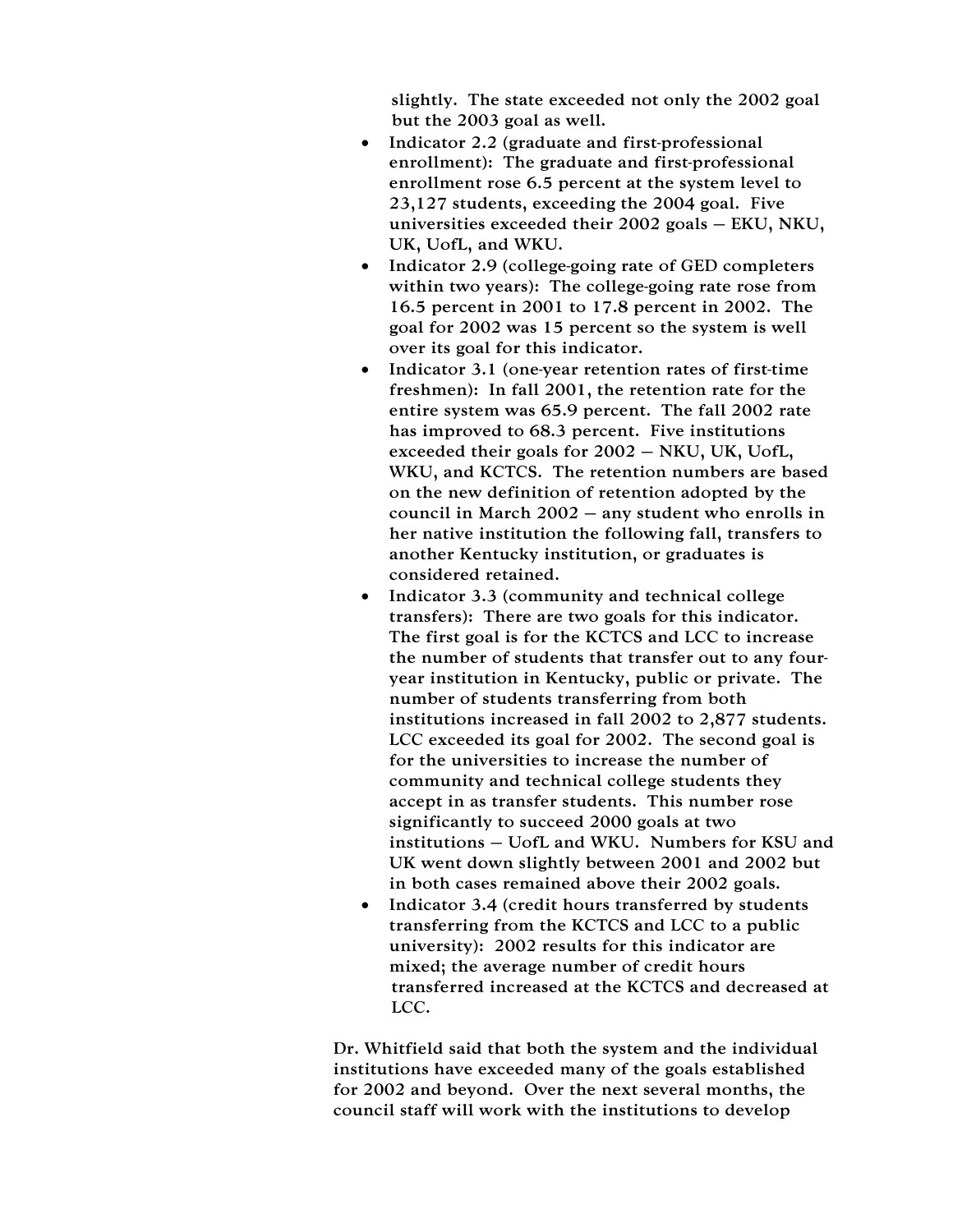|                  | recommendations for new goals that reflect the strong<br>performance in 2002.                                                                                                                                                                                                                                                                                                                                                                                                                                                                                                                                                                                     |
|------------------|-------------------------------------------------------------------------------------------------------------------------------------------------------------------------------------------------------------------------------------------------------------------------------------------------------------------------------------------------------------------------------------------------------------------------------------------------------------------------------------------------------------------------------------------------------------------------------------------------------------------------------------------------------------------|
|                  | Ms. Bertelsman asked that the institutions report on what<br>they are doing to improve the goals for indicators with red<br>lights. She also asked for narrative information from the<br>institutions about progress on student retention.                                                                                                                                                                                                                                                                                                                                                                                                                        |
| CAPITAL PROJECTS | There was no objection to considering under a consent<br>agenda items 17 through 19 pertaining to capital projects.                                                                                                                                                                                                                                                                                                                                                                                                                                                                                                                                               |
|                  | RECOMMENDATION: The staff recommends that the<br>council approve the University of Louisville request to<br>expand the Research Resources Center by constructing a<br>Cardiovascular Innovation Institute at the Health Sciences<br>Campus with \$21,500,000 of state, private, and federal<br>funds.                                                                                                                                                                                                                                                                                                                                                             |
|                  | RECOMMENDATION: The staff recommends that the<br>council approve the Murray State University request to<br>construct the Western Regional Center for Emerging<br>Technologies on its main campus with Economic<br>Development Cabinet Innovation and Commercialization<br>Center Program funds.                                                                                                                                                                                                                                                                                                                                                                   |
|                  | RECOMMENDATION: The staff recommends that the<br>council approve the University of Kentucky request to<br>construct a Swine Feed Mill at the Animal Research Center<br>in Woodford County, Kentucky, with \$870,000 of federal<br>funds.                                                                                                                                                                                                                                                                                                                                                                                                                          |
|                  | MOTION: Ms. Bertelsman moved that the three items<br>pertaining to capital projects be approved. Mr. Barger<br>seconded the motion.                                                                                                                                                                                                                                                                                                                                                                                                                                                                                                                               |
|                  | VOTE: The motion passed with Mr. Greenberg abstaining.                                                                                                                                                                                                                                                                                                                                                                                                                                                                                                                                                                                                            |
| e4ky.org         | A new Web site profiling educational reform in Kentucky,<br>www.e4ky.org, was demonstrated. The site brings together<br>selected performance indicators from Kentucky's four<br>educational sectors – early childhood education,<br>elementary and secondary education, adult education, and<br>postsecondary education – and allows visitors to explore<br>the full scope of education reform in the state. Along with<br>Christina Whitfield and Cheryl King of the council staff,<br>Kim Townley, executive director of the Governor's Office of<br>Early Childhood Development, and Debbie Schumacher,<br>associate commissioner, Office of Results Planning, |
|                  | Kentucky Department of Education, participated in the<br>presentation.                                                                                                                                                                                                                                                                                                                                                                                                                                                                                                                                                                                            |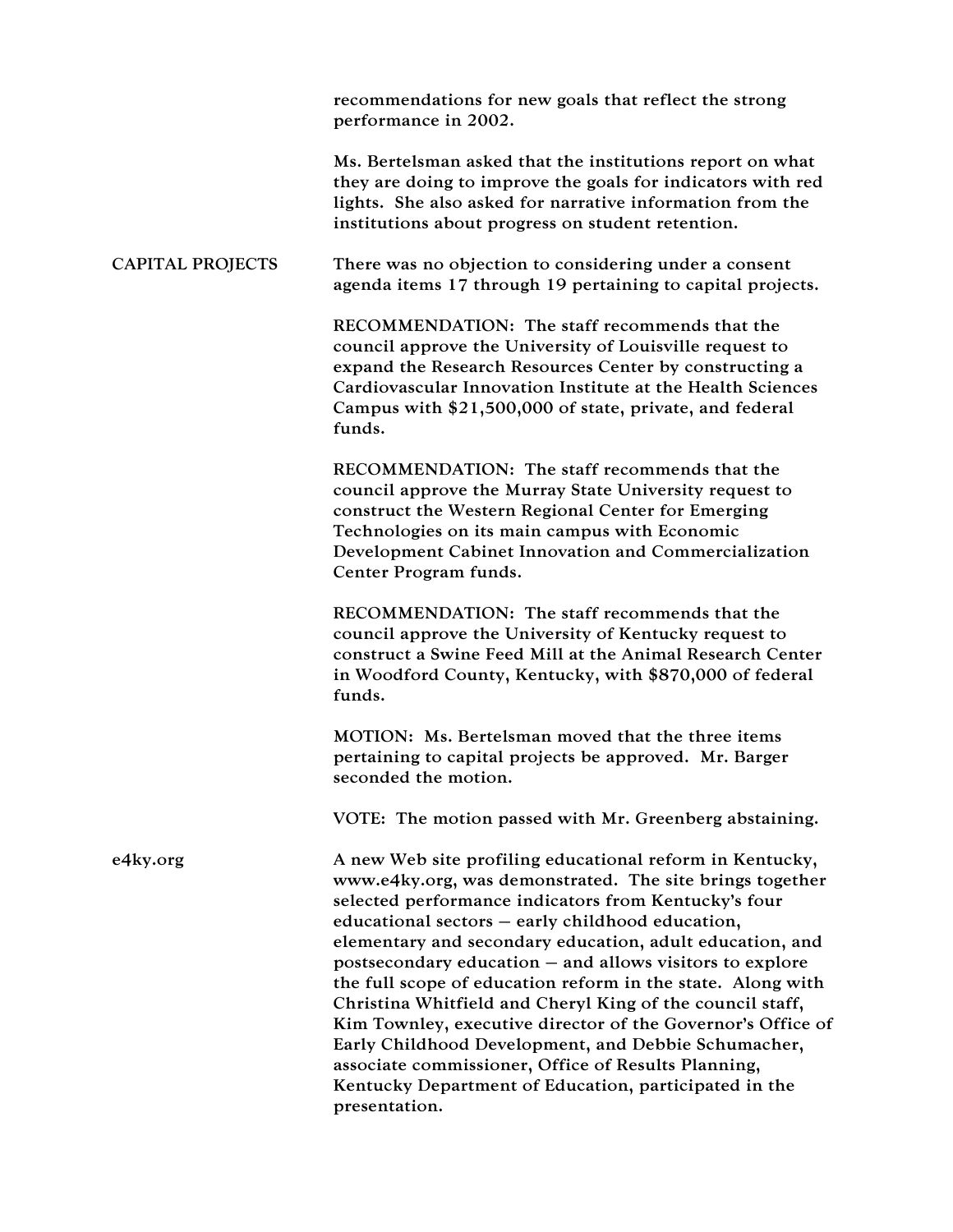| <b>CEO REPORT</b>                                        | Mr. Barger gave an update on the activities of the<br>Committee on Equal Opportunities. Institutions are<br>evaluated annually on their progress in meeting the<br>objectives of The Kentucky Plan for Equal Opportunities.<br>An institution's progress toward achieving the plan<br>objectives determines its eligibility to add new degree<br>programs each year. More institutions qualified for the<br>most favorable category of eligibility for new degree<br>programs in 2003 than in the last three years. |
|----------------------------------------------------------|---------------------------------------------------------------------------------------------------------------------------------------------------------------------------------------------------------------------------------------------------------------------------------------------------------------------------------------------------------------------------------------------------------------------------------------------------------------------------------------------------------------------|
|                                                          | The Commonwealth's partnership agreement with the U.S.<br>Office for Civil Rights ended December 31, 2002. Since the<br>majority of the commitments have not been implemented<br>due to budget constraints, the Commonwealth will not be<br>released from the agreement at this time.                                                                                                                                                                                                                               |
| <b>KSU</b><br><b>COMPREHENSIVE</b><br><b>ASSESSMENT</b>  | The council agreed in November 2001 to join with the<br>Kentucky State University board of regents to complete a<br>comprehensive assessment of KSU's academic programs and<br>the adequacy and use of financial resources. The KSU<br>Comprehensive Assessment Oversight Committee, co-<br>chaired by Mr. Barger and Marlene Helm, selected Baker &<br>Hostetler, LLP, of Cleveland, Ohio, to complete the<br>assessment.                                                                                          |
|                                                          | Dr. Helm said that the board of regents is grateful for the<br>partnership with the council to conduct this thorough,<br>independent analysis of KSU's programs and policies. She<br>said that the board considers itself stewards of the<br>institution and believes that this information is needed in<br>order to make informed decisions to help move the<br>university back to the level of excellence that the<br>institution is capable of.                                                                  |
|                                                          | Raymond Pierce with Baker & Hostetler said that a nine-<br>person team has been assembled and has begun the<br>assessment. The group will examine information; conduct<br>interviews; have follow-up conversations with council<br>members, members of the KSU board of regents, the KSU<br>staff, and some members of the Kentucky General<br>Assembly; submit a report by the end of February; and then<br>talk to the council about a plan of implementation.                                                    |
| GO HIGHER,<br><b>EDUCATION PAYS</b><br><b>WEB PORTAL</b> | Information was included in the agenda book about the Go<br>Higher, Education Pays Web portal, a comprehensive Web<br>site under construction to support college going. The site<br>will help people plan for, pay for, and apply to college.<br>The target audiences of the site are middle and high school<br>students, school counselors, parents, and adults who are<br>potential postsecondary education students or in need of                                                                                |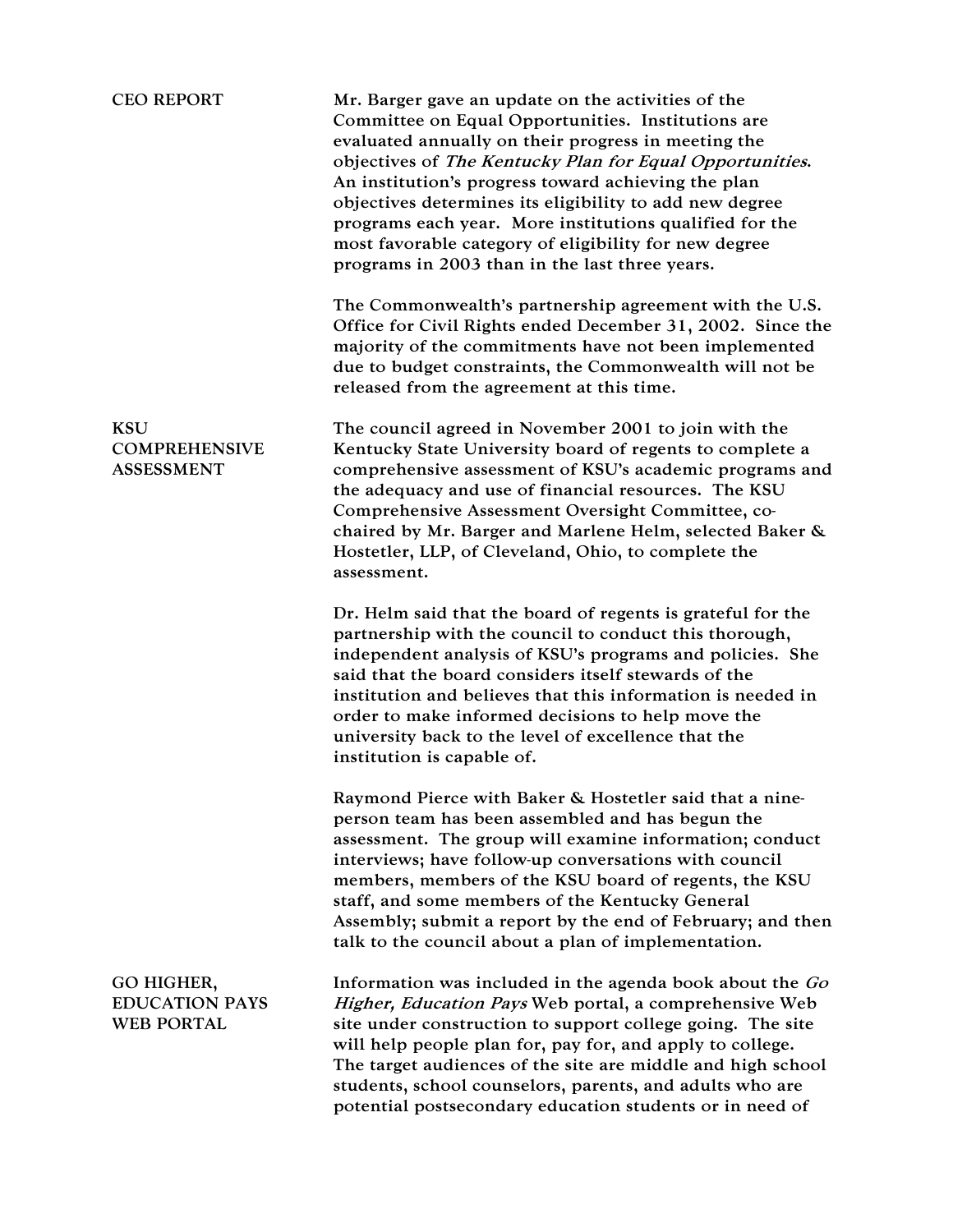|                                                        | skill upgrades and educational opportunities as displaced<br>workers.                                                                                                                                                                                                                                                                                                                                                                                                                                                                                                                                                                                                                                                                                                                                                  |
|--------------------------------------------------------|------------------------------------------------------------------------------------------------------------------------------------------------------------------------------------------------------------------------------------------------------------------------------------------------------------------------------------------------------------------------------------------------------------------------------------------------------------------------------------------------------------------------------------------------------------------------------------------------------------------------------------------------------------------------------------------------------------------------------------------------------------------------------------------------------------------------|
| <b>COMMUNICATION</b><br><b>CAMPAIGN UPDATE</b>         | Jack Guthrie, chairman and chief executive officer of<br>Guthrie/Mayes Public Relations, presented the council with<br>two prestigious awards received for work performed as part<br>of its Go Higher, Education Pays campaign. A 2002 "Globe<br>Award" from the Worldcom Public Relations Group<br>recognized the GO GED rallies and news conferences held<br>in May 2001. The second was a "Landmarks of Excellence"<br>award of merit from the Public Relations Society of<br>America/International Association of Business<br>Communicators for the planning and staging of the 2001<br>GEAR UP Kentucky Expo.                                                                                                                                                                                                     |
| <b>STUDENT</b><br><b>ADVISING</b><br><b>CONFERENCE</b> | Dr. Moore said that the council and Northern Kentucky<br>University will co-host a statewide conference on student<br>advising in northern Kentucky February 20-21. The<br>conference will allow state advising staff and faculty to<br>learn about successful advising models being used in<br>Kentucky, as well as "best practices" in other states.                                                                                                                                                                                                                                                                                                                                                                                                                                                                 |
| <b>NEW ECONOMY</b><br><b>INITIATIVES</b>               | The council has contracted with the Kentucky Science and<br>Technology Corporation to administer knowledge-based<br>economy programs overseen by the council. The programs<br>are the Research and Development Voucher Fund, Rural<br>Innovation Fund, Commercialization Fund, the Kentucky<br>Science and Engineering Foundation, and the Experimental<br>Program to Stimulate Competitive Research (EPSCoR).<br>KSTC staff members discussed ways the programs are<br>promoting research and development and entrepreneurship<br>in the state. The discussion was led by Kris Kimel, KSTC<br>president; Jim Clifton, executive director of KSTC's<br>Innovation Group; Mahendra Jain, executive director of the<br>Kentucky Science and Engineering Foundation; and Rick<br>Kurzynske, statewide director of EPSCoR. |
|                                                        | Mr. Barger requested a periodic written report on the<br>nature of the jobs created and the impact of these efforts<br>on specific industries.                                                                                                                                                                                                                                                                                                                                                                                                                                                                                                                                                                                                                                                                         |
| <b>COUNCIL BYLAWS</b>                                  | RECOMMENDATION: The staff recommends that the<br>council approve changes to the council bylaws.                                                                                                                                                                                                                                                                                                                                                                                                                                                                                                                                                                                                                                                                                                                        |
|                                                        | MOTION: Ms. Taylor moved that the changes be adopted.<br>Mr. Baker seconded the motion.                                                                                                                                                                                                                                                                                                                                                                                                                                                                                                                                                                                                                                                                                                                                |
|                                                        | Mr. Taulbee said that the council requested the staff to<br>review the bylaws pertaining to four issues: attendance at<br>council meetings, the composition of the nominating                                                                                                                                                                                                                                                                                                                                                                                                                                                                                                                                                                                                                                          |